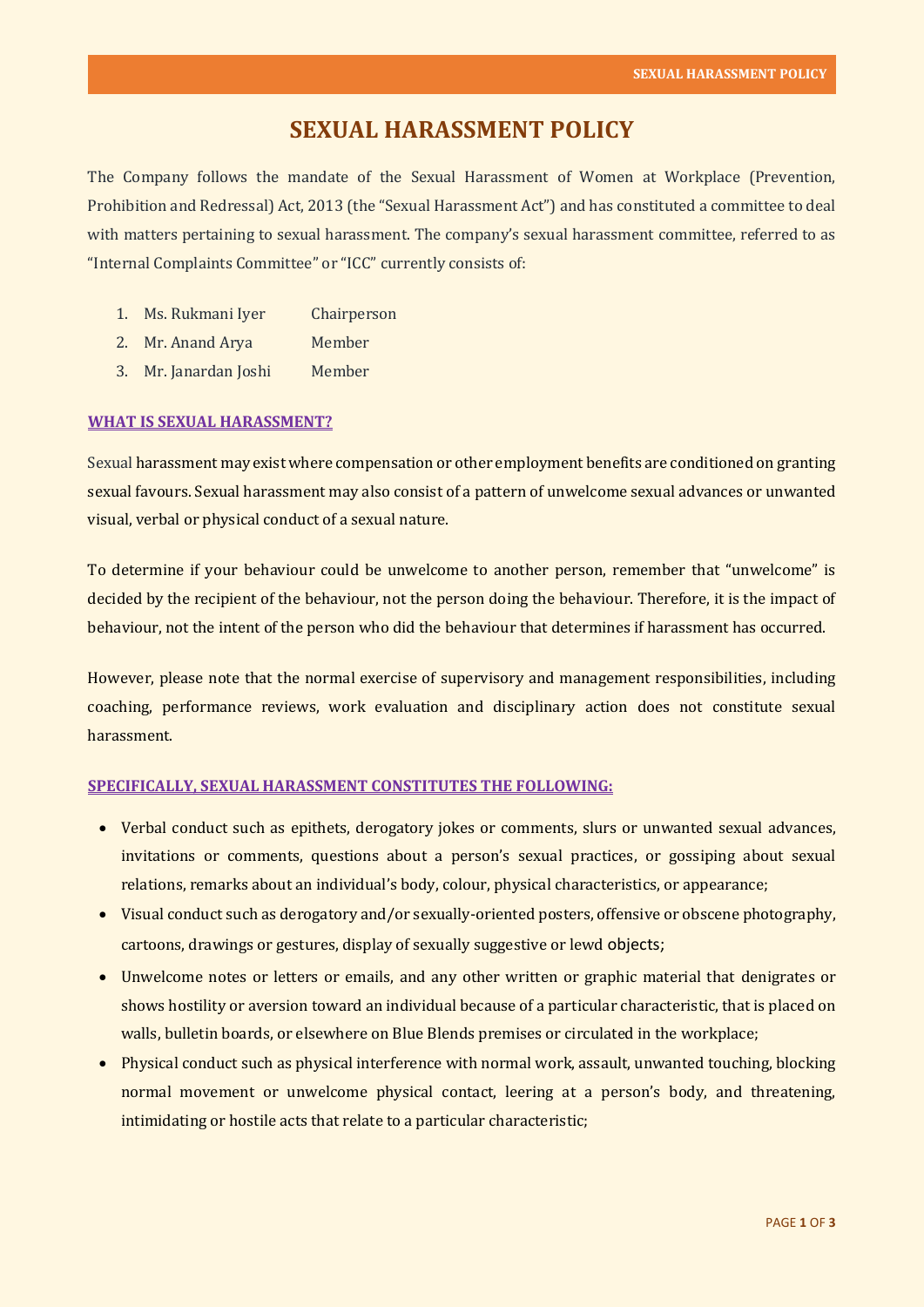- Retaliation for having reported or threatened to report harassment, or for opposing unlawful harassment, or for participating in an investigation;
- When submission to the conduct is made a term or condition of the individual's employment-either explicitly or implicitly

#### **WHAT TO DO IF YOU HAVE A COMPLAINT?**

Blue Blends requires all employees to report immediately any incidents of sexual harassment or retaliation that they experience or observe regardless of the offender's identity or position.

### **MANNER OF REPORTING:**

Sexual harassment cases will be dealt with in the manner prescribed under the Sexual Harassment Act. Any aggrieved employee can make a complaint of sexual harassment at the workplace, in writing, to the ICC or any member of the ICC, within a period of 3 months from the date of the alleged incident of sexual harassment, and in case of a series of incidents, within a period of 3 months from the last alleged incident of sexual harassment.

Where the aggrieved employee is not comfortable with making a complaint in writing, he/she may approach any member of the ICC, who will render all reasonable assistance to the aggrieved employee for making the complaint. The complaint should include details of the incident or incidents, names of the individuals involved and names of any witnesses. All such complaints will be investigated thoroughly by the ICC in the manner prescribed under the Sexual Harassment Act.

## **REDRESSAL MECHANISM IN CASE OF SEXUAL HARASSMENT COMPLAINTS**

Upon receiving a complaint, the ICC may take steps to settle the matter between the parties through conciliation, if requested by the complainant. In case conciliation is not possible or where it does not work out, the ICC will investigate the complaint in the manner prescribed under the Act, for which purpose it will meet as soon as is practicable, upon receiving the complaint. The committee shall have the powers to call any person and record their statements and make such investigation as may be necessary to decide as to the truth or falsity of the complaint. In the event there is a prima-facie case against the complainant, the committee may investigate the allegations and charges through the mechanism of a departmental enquiry, which shall be conducted in accordance with the principles of natural justice and in accordance with the provisions of the Act. In such a situation, the report of the committee shall be deemed to be the enquiry report under the disciplinary rules applicable to the employees. In the event the committee comes to a conclusion that the complaint is true, it shall advise the CEO in writing on initiating disciplinary action. Thereafter, it shall be for the CEO to initiate disciplinary action and impose necessary punishment that may include the termination of services, depending on the gravity of the misconduct. However, if the committee receives a complaint which